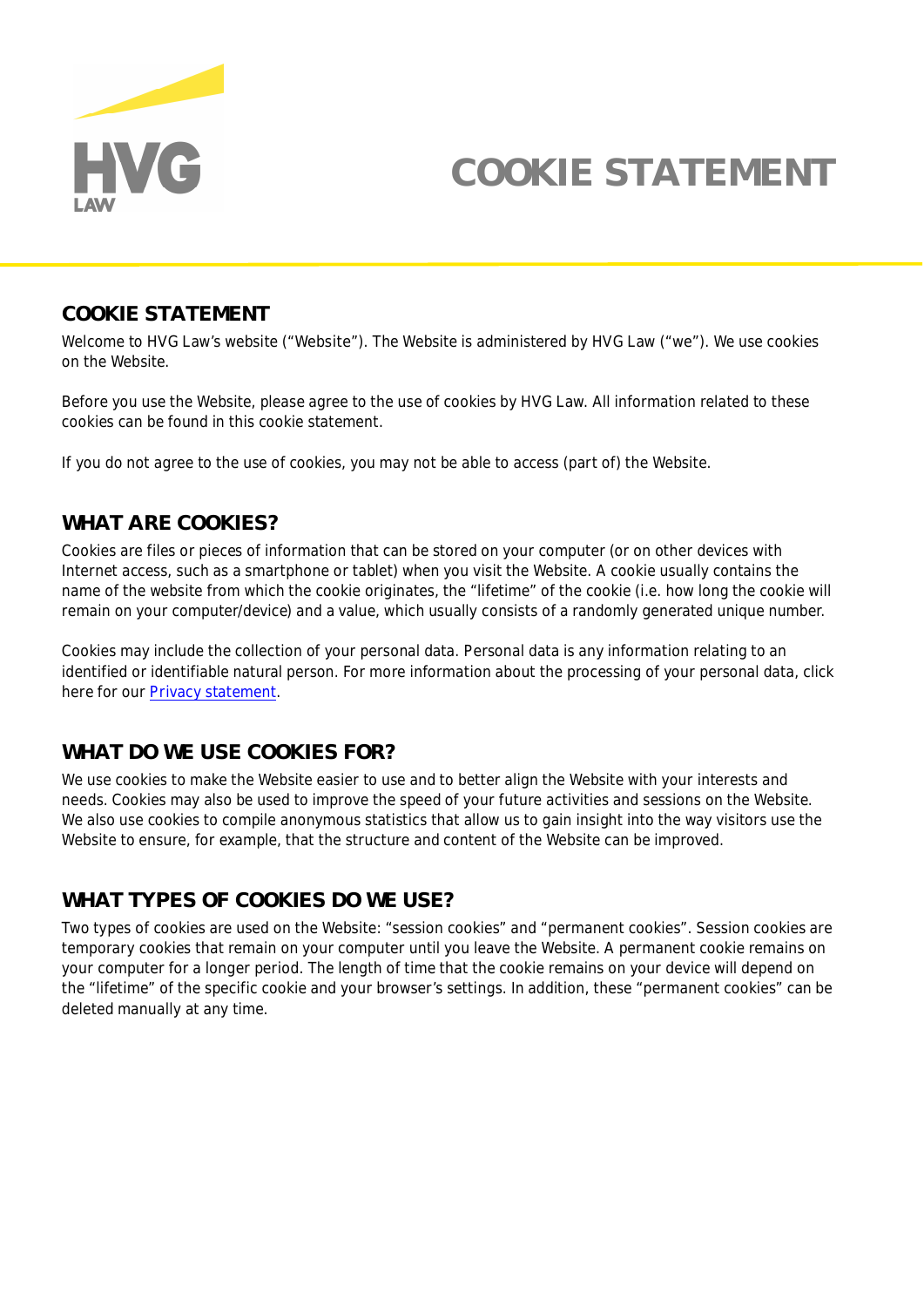## **TYPES OF FIRST-PARTY COOKIES USED ON THE WEBSITE**

| Type of cookie                   | Permission<br>required? | What do they do?                                                                                                                                                                                                                                                                                                                                                | Do these cookies collect my personal<br>data?                                                                                                                                                                                           |
|----------------------------------|-------------------------|-----------------------------------------------------------------------------------------------------------------------------------------------------------------------------------------------------------------------------------------------------------------------------------------------------------------------------------------------------------------|-----------------------------------------------------------------------------------------------------------------------------------------------------------------------------------------------------------------------------------------|
| Technically necessary<br>cookies | No.                     | These cookies are essential to<br>ensure that the Website works<br>properly. They enable you to<br>navigate through the Website and<br>utilise our functions.                                                                                                                                                                                                   | These cookies do not collect your personal<br>data.                                                                                                                                                                                     |
| Functionality cookies            | Yes                     | These cookies allow the Website to<br>remember what choices you make<br>(such as your user name, the<br>language, or the region where you<br>are located) in order to offer a more<br>personalised online experience.<br>They can also enable visitors to<br>watch videos, play games and<br>interact with social tools such as<br>blogs, chatrooms and forums. | The information that these cookies collect<br>may contain your personal data, such as your<br>IP address or email address. We will always<br>inform you of what information we collect,<br>what we do with it and who we share it with. |

## **TYPES OF THIRD-PARTY COOKIES USED ON THE WEBSITE**

| Type of cookie | What do they do?                                                                                                                                                                           | How long will the cookie retain on the device /<br>Information about the cookie |
|----------------|--------------------------------------------------------------------------------------------------------------------------------------------------------------------------------------------|---------------------------------------------------------------------------------|
| Rich Media     | Supports various aspects of<br>functionality on the Website and<br>partner websites such as playing<br>videos, the use of online voucher<br>codes / loyalty apps and<br>downloading music. | Permanent.<br>YouTube: http://www.google.co.uk/intl/en/policies/privacy/        |

## **DO WE USE THIRD-PARTY COOKIES?**

We use a number of providers who may also install cookies on your computer on our behalf when you visit the Website in order to enable them to provide their services. For more information about these cookies, see the table below the chapter "What cookies do we use?".

When you visit the Website, you may receive cookies from third-party websites or domains. We endeavour to identify these cookies before they are used, to enable you to decide whether you wish to accept them. More information about these cookies and how you can delete them may be available on the website of the relevant third party.

## **HOW CAN I MANAGE OR DELETE COOKIES?**

The settings on most Internet browsers are such that they automatically accept cookies. You can change the settings to block cookies or to receive a warning if cookies are sent to your computer. There are a number of ways to manage cookies. Consult your browser instructions or help screen to learn more about how you can modify or change your browser's settings.